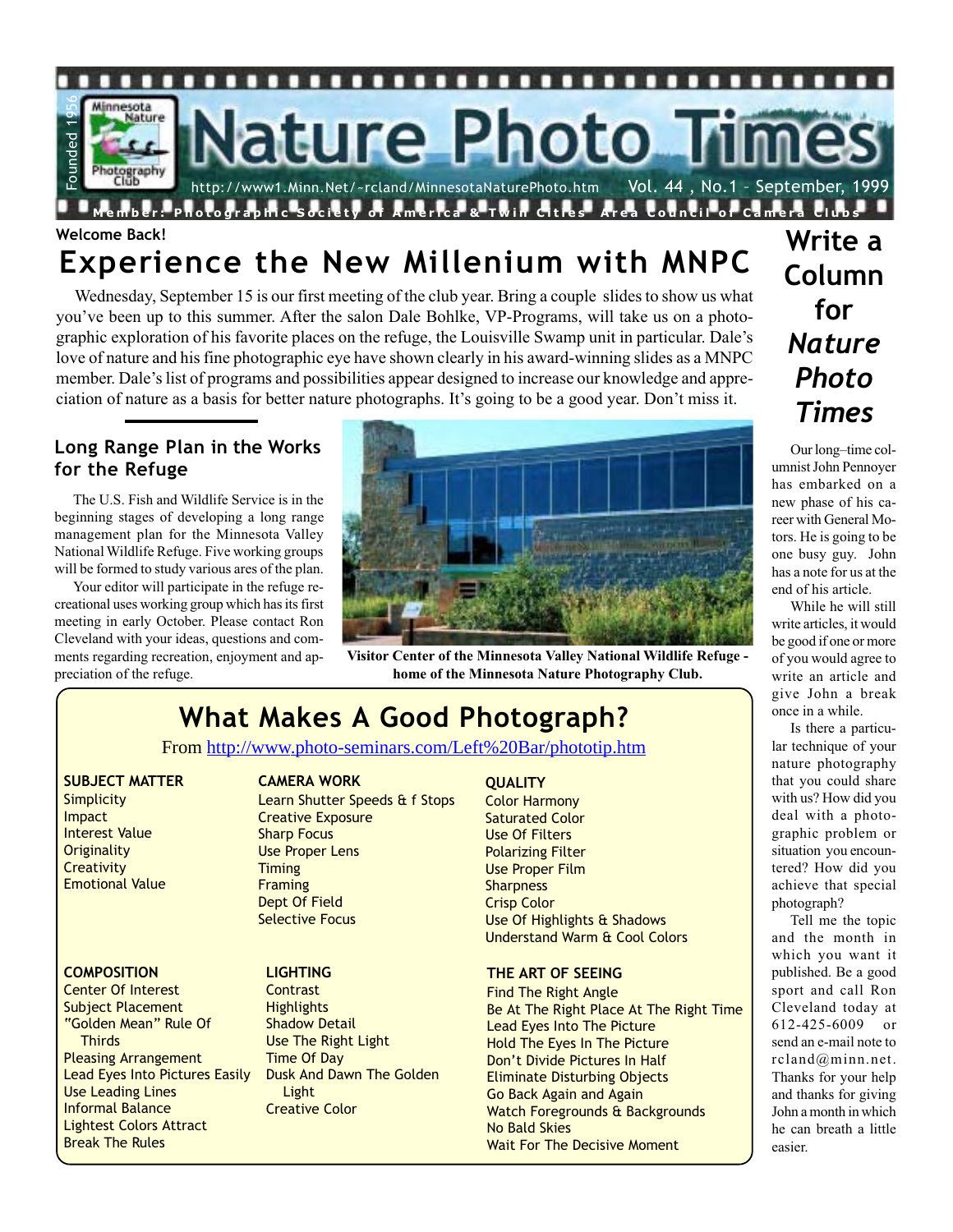

# **May Awards 10's**

Skunk Cabbage - Dave Ellenbecker Female Red-winged Blackbird - John Wallin Sumac & Maple - Joe Kandiko House finch Pair - John Wallin Upland Sandpiper - David Klein

#### **9's**

Green Metallic Bee on Trout Lily - Dale Bohlke Clustered Collybia - Ray Drew Mara Lion Pair #4 - Doris Larson Bleeding Heart - Paul Hoppe Hepatica #2 - Flo Scholljegerdes Family of Four (Ferns) - Marilyn Gladitsch Fungi - Mariann Cyr Urea Crystals - Morrie Holm

#### **8's**

View From A Glacier - Jerry Haslow Winter Hangout - John Mullaly Marsh Marigolds - Bill Handsaker Closed Gentian - Ray Drew Egret Portrait - Alice Ruminsky Amaldablam, Nepal - Bill Handsaker Male Sharp-Tailed Grouse - Joe Kandiko

#### **Judges**

Dottie Lillestrand Vijay Karai

#### **Wild Fall Photography**

Tumbling like a falling leaf, the Giant Canada Goose looses altitude quickly. First to one side, with wings perpendicular to the lake, this 15 pound bird does a complete barrel roll, then back through normal flight position continuing the roll till it is completely upside down in midair. Continuing its aerial acrobatics, it stabilizes momentarily in normal flight attitude before rolling into a steep sideslip–descending rapidly till only twenty feet above the water.

Feet extended, body upright and wings acting as landing flaps the bird skies across the water surface and settles in. The motordrive kept pace and recorded the scenario on film.

Several years later, after doing a slide presentation at which Dr. Walter Breckenridge



was in attendance, I asked "Breck" if he could explain the bird's behavior. His reply: "They are a lot like people, there are a few show-offs in every crowd."

Scenes like this are common at Silver Lake in Rochester beginning in mid-October and continue on through the winter. The Christmas bird count records nearly 30,000 geese on the lake.

Exciting photos can be had in October before the trees loose their leaves. After you have done all the conventional photos, use a slow (1/30–1/60) shutter-speed and pan with the birds against the autumn foliage.

The normal pattern is for the birds to leave the lake about dawn, feed in the surrounding cornfields and return about 9:00–10:00

a.m. They stay on the lake till about 3:30- 4:00 p.m. when they again go out to feed, returning about dusk. Conditions to my liking are a cool, sunny day with a brisk south wind. The take-off is into the wind, and the birds are quite low over the higher ground at the south end of the lake.

Closer to home Carlos Avery Wildlife Management Area can yield some exciting viewing of waterfowl, Sandhill cranes, herons, egrets, mink, deer and otter.



The water levels provided a great abundance of food for herons and egrets this year. About 30 pairs of Sandhill cranes nested in Carlos. We have seen several youngsters still in downy plumage, as well as groups of 26 bachelor birds feeding in the sedge meadows.

The eagle nest in an old cottonwood has produced two youngsters again this year and it is exciting to watch the parents showing the eaglets how to fish. In the south unit a pair of otters may be seen showing off their three kits. Cool damp mornings are made for warm foggy sunrise photos and sparkling spiderwebs.

Waterfowl have also had a great year. We have seen groups of 125 young geese and flocks of 250 ducks. Many species were seen only through binoculars, but a goodly number were captured on film.

One slight drawback–you'll have to contend with hunters once duck season opens in early October.

Good Shooting!

**Nikon School of Birding** Horicon Marsh, Fond du Lac, Wisc. "The Little Everglades of the North" Sept. 24-26, 1999. \$50 per person Call 1-800-BIRDING

#### **Fall Raptor Releases**

TRC: 612-624-4745, 612-624-8013 **Sept 19**, 3:00 p.m. Wild Wings Fall Festival, Lake City, MN. 800-248-7312. **Sept 25**, 12:00 & 2:30 p.m. at Hyland Lake Park Reserve, Bloomington.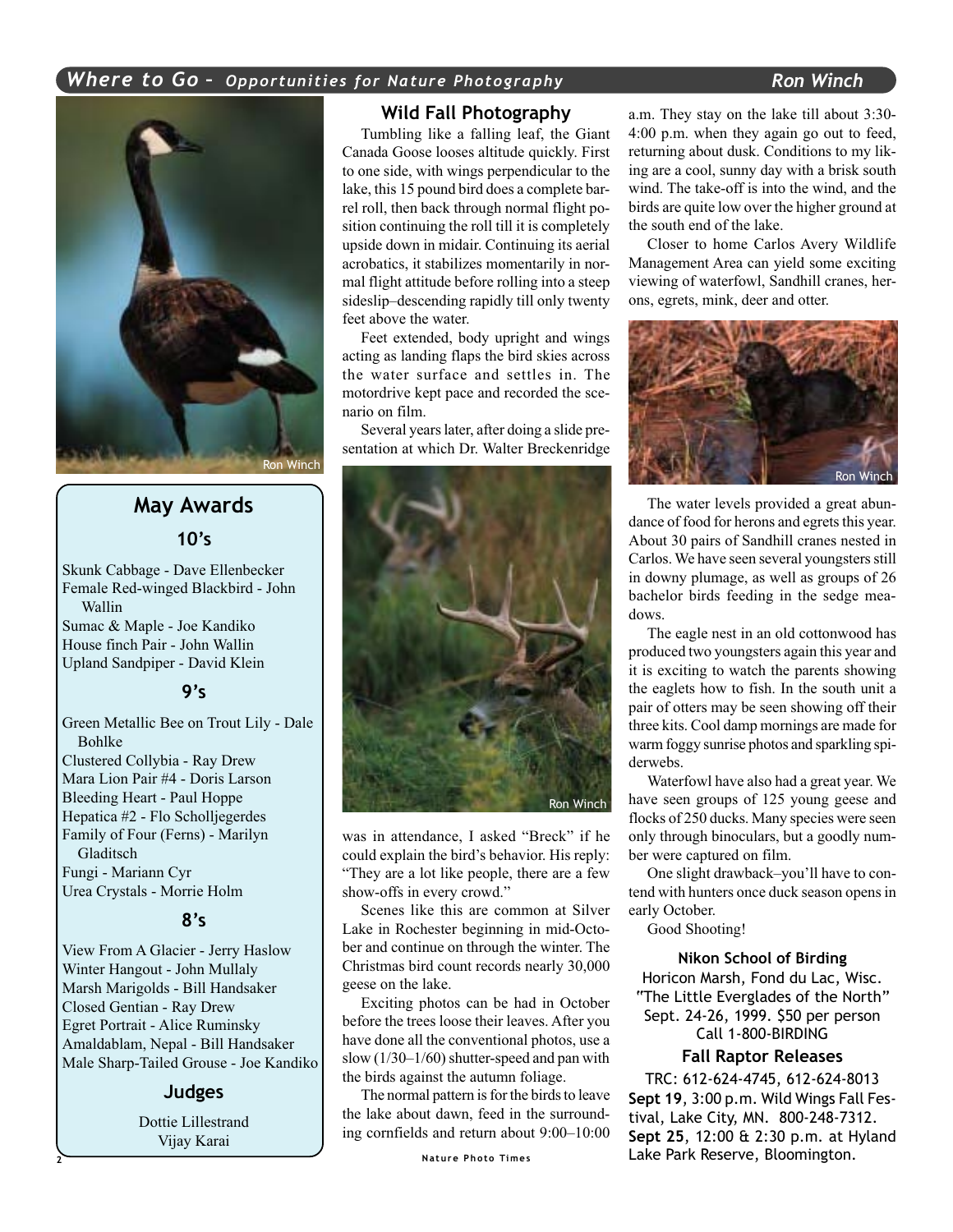#### *Field Notes – The Experience of Nature Photography John Pennoyer*

#### **STAYING WARM**

Certainly hope everybody has had a great summer, and that you did lots of photography. For me, it was a good summer: loons, ladyslippers, woodland flowers, State Parks and, of course, you always have to do the Minnesota sunrises and sunsets.

As I am writing this it is July 25, 1999, the temperature is 97 degrees with a heat index of 107. So why am I going to write about "staying warm"? We Minnesotans don't usually worry about that until January. Of course, I am not talking about outside temperature but photography. As a photographer all of us have been told that the essence of photography is LIGHT. Time and time again we have heard that early morning and evening light is the best. As the sun rises and sets the light rays have a longer path and this makes the light so much softer and easier to work with. Also, the light rays will have a yellow/orange color to it and this will really enhance our photographs.

This is all true and to be perfectly honest I would say that probably 80% of my photography is done during the 2 or 3 hours after sunrise and before sunset. However, what happens when you come across a scene or subject during the middle of the day? Generally this is very harsh light with the sun directly overhead. During conditions such as this, I rely on my warming filters, 81A-81B-81C. I have found that I use these more often than what I did a couple of years ago. These filters will "warm-up" the subject by enhancing the color. The higher the letter the more warming the effect. The 81A has the least effect; 81C has the most effect. I use 81B the most. The Lupines that accompany



this article were photographed using an 81B warming filter.

In late June I was driving home from Northern MN, and I spotted these Lupines along the side of the highway so of course I had to pull over and go investigate. Now it was about 2:00PM, and I really did not intend to photograph them for the sun was directly overhead. But as I looked them over, they were in perfect condition and the ferns in the background really intrigued me. Back to the truck I go to get my camera equipment.

As I looked through the viewfinder, I knew immediately that this would only be a so-so photograph, but I took a couple of photographs anyway. Not giving up, I reached in my pack and put on an 81B filter. Now when I looked through the viewfinder, the colors just jumped out. I know this black and white version in the newsletter will not show the color, but believe me there is a major difference. I know of professional photographers who use a warming filter on all their lenses all the time. So if this warming series of filters is not part of your arsenal of equipment, you should give it a try. You will not regret it!!

Good Shooting!

#### PERSONAL NOTE:

Many of you know that the GM Training Center was going to close. As you read this it is now closed. This was my place of employment for 17+ years. Now the good news and bad news part!! I was able to catch on with another group within GM. As of August 1, 1999, my new title is now Fleet/Commercial Service Manager, based out of Madison, WI. So unfortunately I have to move to Madison. Both my wife and I decided that we were not going to sell and move, so I just got myself a small efficiency apartment in Madison, and will commute on most weekends.

My new job will be a travel position covering all of Wisconsin and Iowa. So unfortunately that will mean that I will not be able to attend our club meetings; however, I intend to stay a member and hopefully maybe something will open-up back here. If I ever am in the cities during the third Wednesday of the month, you can bet your bottom dollar that I will be at the meeting. Meantime you can always keep in touch with me by way of E-mail.

John Pennoyer, Jplrp99@gateway.net

#### *The Gear of Nature Photography*

#### **What is the true speed of Velvia?**

#### *(Condensed from the* FUJI *web site)*

ISO speed is an internationally standardized film speed evaluation method and film manufacturers are obligated to use this speed rating on their film products.

When films of normal contrast and moderate color saturation are evaluated, effective speed and ISO speed rating on the product matches nicely. However, Velvia is not a typical reversal film. Because of it's high contrast with even higher color saturation, there appears to be a discrepancy between

the procedures. (ISO procedure vs. photographers' normal way of checking effective speed of a film.)

Velvia's high contrast results in bigger density differences between different exposures. In addition, color density of mid-tone areas of Velvia is higher than that of gray densities.

**Nature Photo Times 3** Fuji knows that the majority of professional photographers set their cameras at E.I. 40 when they shoot Velvia. We think this is very reasonable. At the same time, Fuji recommends that photographers try E.I. 64

when you shoot high key images where whites are very important. Also, we recommend trying E.I. 32 or lower when shooting low key images with Velvia.

When establishing your exposure index, try using a one-third stop faster speed for high key images and one-half stop slower speed for low key images.

Many photographers rate Velvia as an E.I. 40 film because the color density of Velvia is a little higher than the gray density in the mid-tone area. However, this does not mean that the ISO speed of Velvia is 40.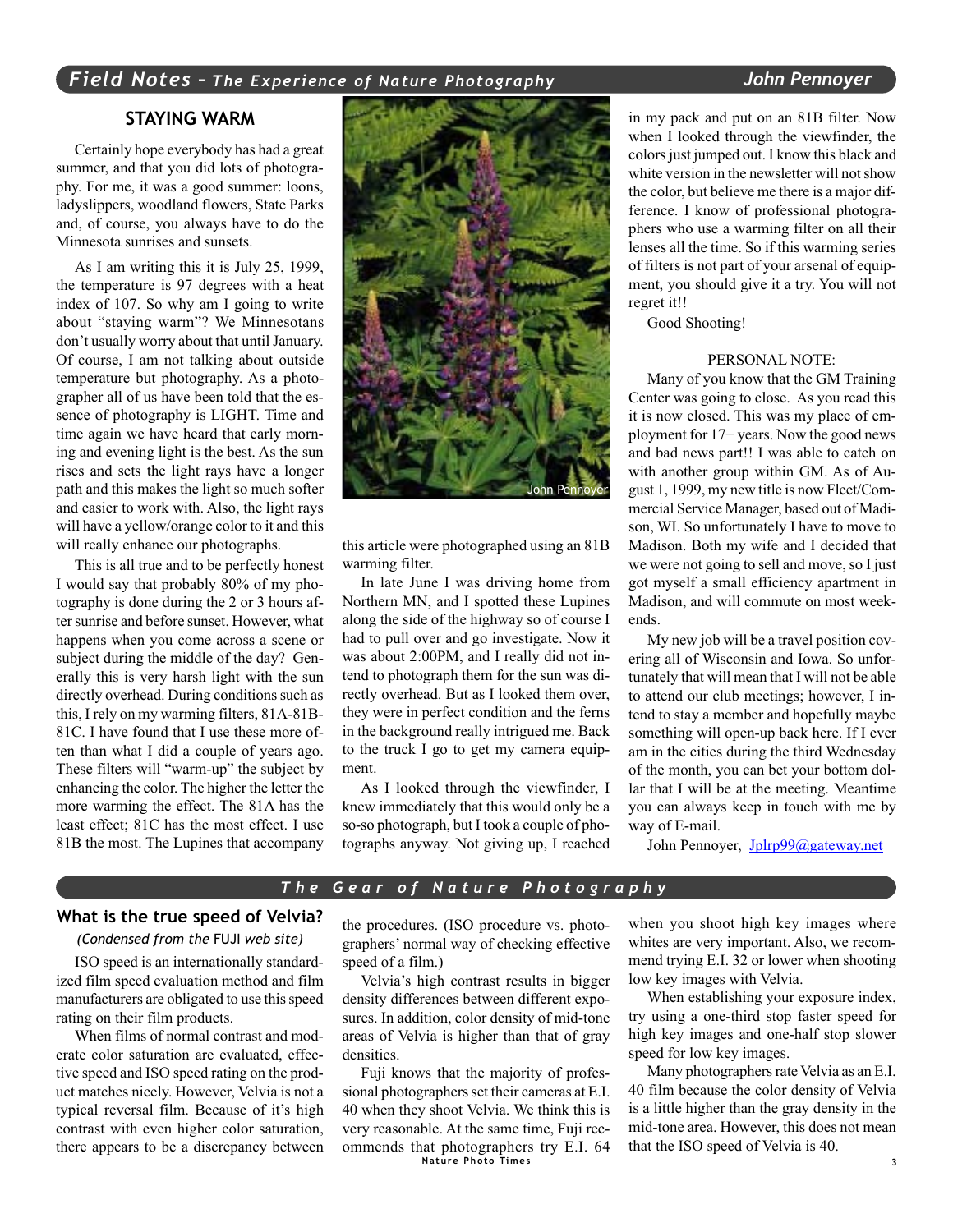is published Sept-May by the **Minnesota Nature Photography Club** Editor: Ron Cleveland, 612-425-6009, rcland@minn.net **146 W. Eagle Lake Drive Maple Grove, MN 55369**

President: Mike Prokosch 651-429-6750 mjprokosch1@mmm.com Vice Pres.: Dale Bohlke 612-445-6125 dbohlke@aol.com Secretary: Mariann Cyr 651-636-3738 mcyr@mmm.com

**\$20 single membership, \$28 for couples.** Make checks payable to Minnesota Nature Photography Club and mail to: Jim Duncan 8099 Grafton Ave. S.

*Meeting on the third Wednesdays, Sept-May* Cottage Grove, MN 55016-2624

at the Visitor Center of the Minnesota Valley National Wildlife Refuge, 3815 East 80th Street, Bloomington. It's across from the airport and next to the Hilton Hotel.

First Meeting of the Club Year

**Wednesday, September 15, 1999**

**Dues are due! Please mail your check or give it to Jim Duncan at the meeting.**

Thanks for Your Support!



Ron Winch

# September 15 Program

# Two Views of the Minnesota Valley

Dale Bohlke will present a personal view of the Minnesota Valley National Wildlife Refuge followed by the Refuge multimedia presentation. Dale's photos show the refuge through the seasons, primarily at the Louisville Swamp Unit. The Refuge presentation gives an excellent overview of the Minnesota Valley Refuge system.

#### **Nikon Equipment For Sale**

Lenses: 200mm Micro f4 AI, \$240; 70-210 AF f4-5.6, \$150; 50mm f1.4 converted to AI, \$50; 35mm f2.8 converted to AI, \$35; plus SB12 flash and a lot of other photo equipment. Call Larry Quinn at 612-929-4030

#### **Want to Rent**

I am looking for a 500 mm Canon autofocus to rent the first week of December and will pay a fair rate (\$50-100/day). Contact Dale Bohlke 612-445-6125. E-mail dbohlke@aol.com

#### **Hello from Larry Duke**

Larry writes that he has been touring the camera clubs and stores in the Phoenix area and sent a packet of the first class publications of the Phoenix Camera Club. He also mentioned that if anyone is interested in used equipment they should contact the folks at Ritz Collectibles, 1-800-956-9132. They are on the internet at www.ritzcam.com. They may be able to help us out when it comes time to replace the club's projector.

# **Meetings**

General schedule unless otherwise noted: 6:30 PM - Social and set-up time.

7:00 PM - Salon. Members may submit 2 slides

8:15 PM - Program following the slide salon.

#### **September 16,**

October 20, November 17, December 15, January 19, February 16, March 15, April 19, May 17

### **Photography Contest Scenes of Minnesota Valley National Wildlife Refuge**

Subjects include wildlife, plants, landscape or people in or around the Refuge or on a Waterfowl Production Area.

Original 1999, 4x6 photos on 8x10 mat board or slides.

#### **Entry deadline is 4:00 p.m., September 30, 1999**

Call 612-858-0709, V/TTY 612-854-5900 for requirements.

Judges are: Mike Prokosch–Minnesota Nature Photography Club, Andy Hall–National Camera Exchange, Sue McDonald–Park Ranger, Scott Sharkey–Photographer/Naturalist.

Cash awards and ribbons will be awarded. Youth winner in each category will be given a ribbon award.

Contest brochures are/will be available at the Visitor Center, at the meeting or as a PDF file download from the MNPC web site.

#### **The judging is open to the public and will be held Tuesday, October 12 at 7:00 p.m.**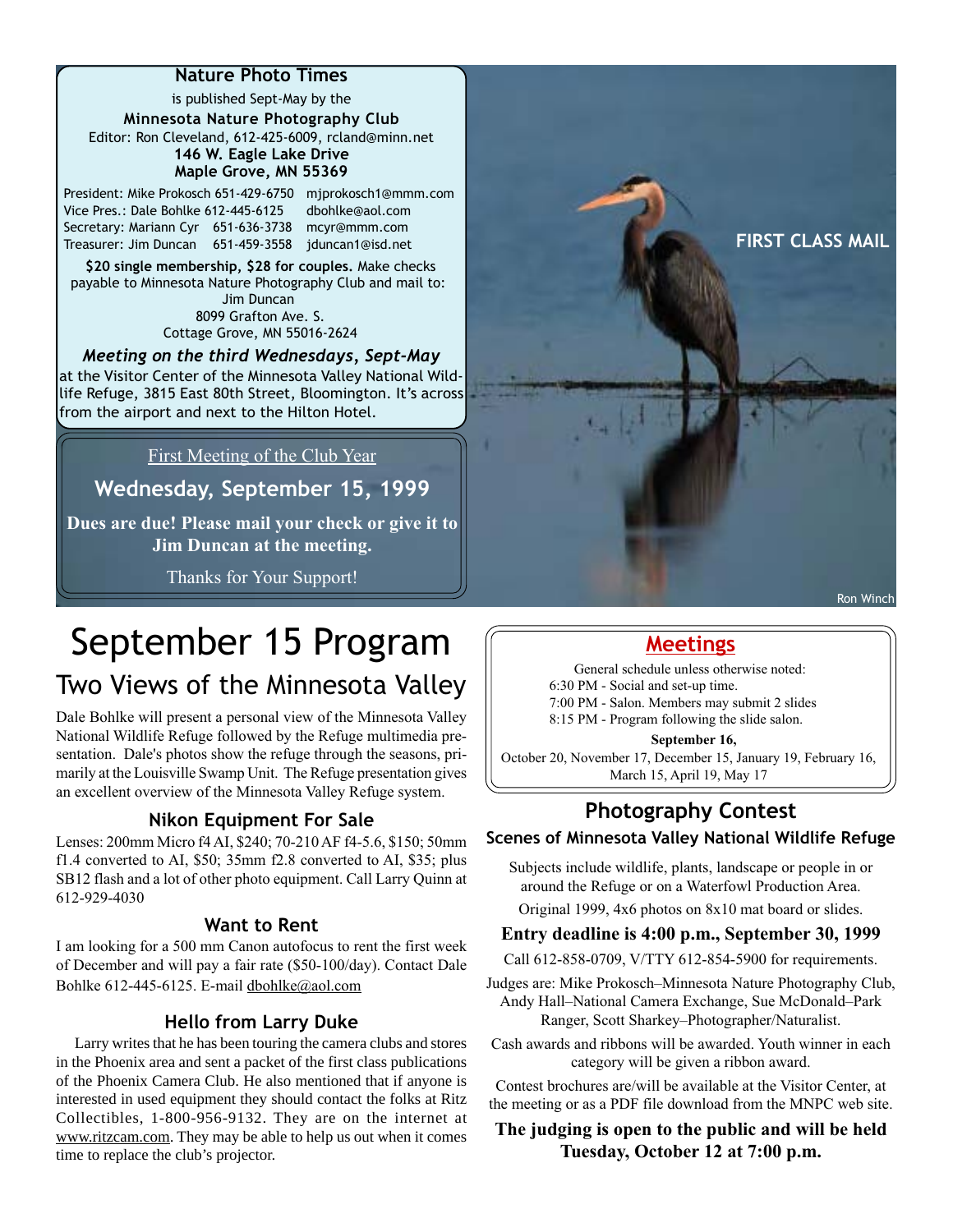ature Photo Tim Vol. 44, No.2 - October, http://www1.Minn.Net/~rcland/MinnesotaNaturePhoto.htm



п n п

Founded 1956

-ounded

п

Minnesota<br>Nature

tography<br>Club

## **– Reminder – No Nature Division in the October Mpls/St. Paul Int'l**

The Exhibition of Photography, Nature Division, will change in several dramatic ways. First of all, TCACCC members will now be eligible for all PSA medals.

Second, the Nature section of the International will be eliminated in its' current format and a Nature Circuit will be established under the umbrella of the TCACCC. This circuit may have as many as six salons and geographically will cover Minnesota, Wisconsin and Northern Iowa. It is felt that each club to sponsor one of the salons in the circuit could possibly earn up to \$250.00 for their participation in the circuit.

The new circuit will be held at a different time of the year than the normal International (October) due to the amount of work that will be needed to get it up and running for the first time.

Mike Prokosch, has volunteered to chair this new circuit.

If anyone has any questions, please don't hesitate to call or send an e-mail to Jim Duncan. His phone number is 651-459-3558 and his e-mail is: duncan1@isd.net. (See 12/98 newsletter.)

# **Photography Opportunities at Hennepin Parks**

.....................

Hennepin Parks manages more than 25,000 acres of park reserves, regional parks and regional trails within Suburban Hennepin, Scott and Carver Counties.There are abundant year- round opportunities to view and photograph wildlife, plant life and scenic vistas.

Dawn Sommers, public relations supervisor for Hennepin Parks, will present information about the park district and its Photo Volunteer program at the October 20 meeting. Members will view a video, receive a system map and sample publications, and discover the many benefits of the Photo Volunteer program, such as parking waivers and access to non-public areas. Sommers will also briefly discuss policies pertaining to how photographs are taken and used.

To learn more about Hennepin Parks, members may want to visit them on line at www.hennepinparks.org

# **Guidelines Announced for Monthly Nature Salon Judging**

The monthly salon is the hallmark of our club. New members get an unbiased opinion, experienced members show new work, and guests see beautiful nature photography. What is nature photography and how do the judges score a slide? Basically each slide should tell a natural history story with as much photographic elegance as possible.

Actually more important than the score are the suggestions made by the judges, since better photography is the ultimate goal. *The purpose of the salon judging guidelines is to help you reach your goal of photographic excellence.*

The guidelines are printed on page 3*.*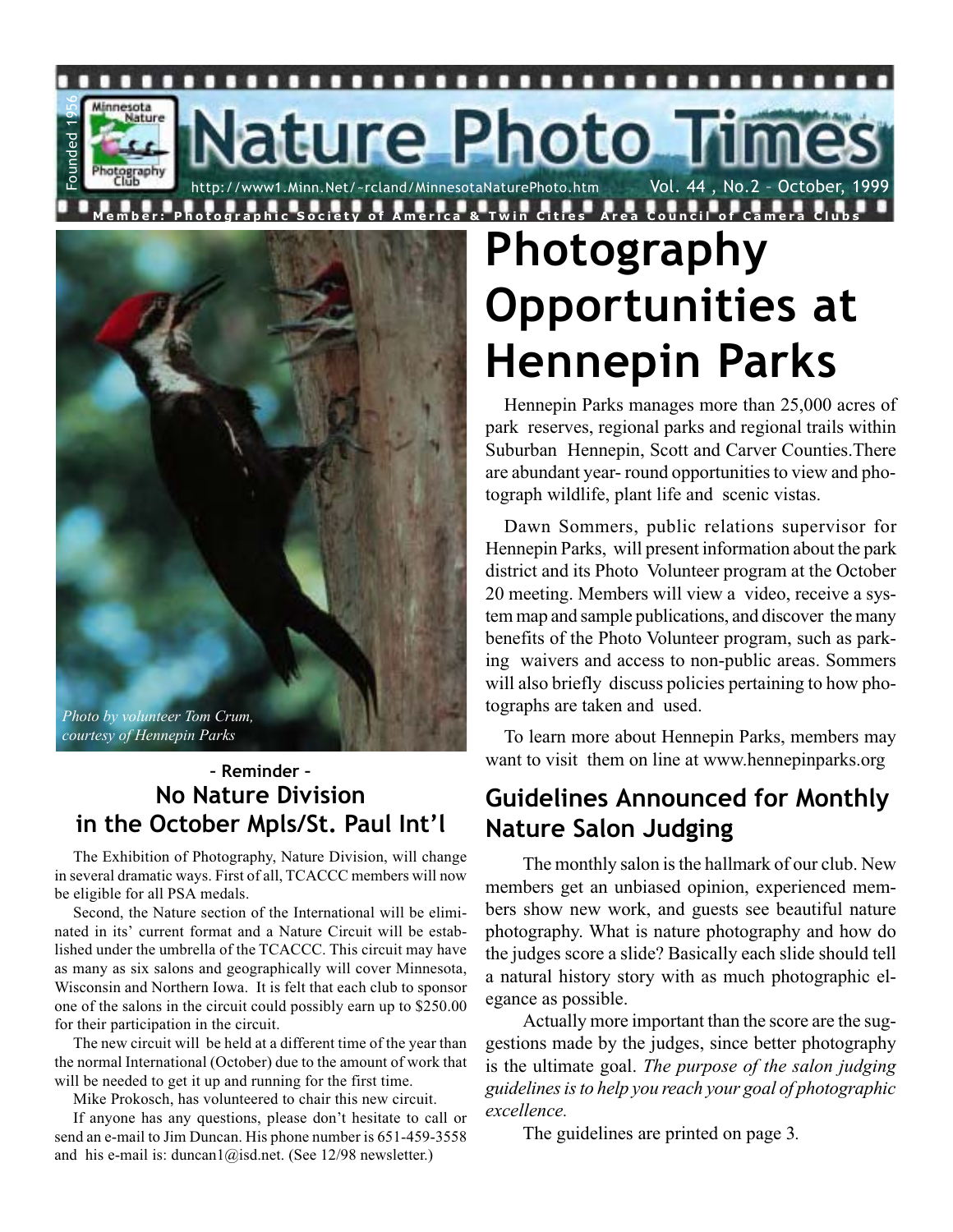#### **Capitalize on other people's experiences and mistakes; you'll never have time to make them all yourself.**

Sounds logical, but photographically, how does one go about it? You're aware, I'm sure, that being an active member of a camera club has the distinct advantage of one-on-one discussion with some of the best nature photographers in the metro area. Ask questions of the photographers and judges. Most will be thrilled that you prize their opinions and advice, and are glad to expound on their knowledge and technique. You may also be helping the expert to verbalize, as some photographers are more graphics oriented and find it easy to frame up a striking composition; explaining why and how it evolved is sometimes difficult for them.

Ever think about a workshop? Choose a photographer whose work you admire and give it a go. Not only will you gain from the instructor but also from others in the session. They will have come from different parts of the country and may have totally different backgrounds and experiences to share.

Closer to home, one day seminars such as those offered by George Lepp, Rod



Michigan Lily - Mariann Cyr Two Grasshoppers - Vijay Karai Egret in Flight - Ron Cleveland

#### **9's**

**10's**

Trillium Close-up #16 - Marilyn Gladitsch Steenbok #6 - Doris Larson Goldfinch on Sunflower - John Wallin Cecropia Moth on Cocoon - Vern Nelson Flamingo - Jean McDonough Excavator - Jeffery Forseth An Autumn Scene - Flo Scholljegerdes Hepatica - Paul Hoppe Showy Lady's Slipper - Vern Nelson Black Bear Approaching - Betty Gossens-Bryan A Tender Moment - Jeffery Forseth



Planck and John Gerlach offer a fast paced learning experience. They present a ton of information through narrated slide presentations and you are exposed to years of experience, all in a single day. Have you taken advantage of slide presentations put on by the Phipps Center and R. Hamilton Smith, or Art Wolfe and REI?

You say life is hectic and you need something that better fits your schedule. Form your own small group of photo friends and meet periodically to explore what you've

### **September Awards**

50 slides submitted

#### **8's**

Spider - Marriann Cyr Moon Dance - Steven Goldberg Bee on Cone Flower - Vijay Karai Lactiponis Sulphurreus - Dottie Lillestrand Fly on Goldenrod - Morrie Holm Little Blue Heron - Dave Klein Blue Berries - Rose Duncan Young Buck - Bruce Mueller Treed Lion Cub - Doris Larson Flirting With a Flower - Jerry Harlow Badger at Crex Meadows - Dave Klein Texas Flower 4-99 - Jim Duncan Female House Sparrow - Morrie Holm Double Crested Cormorant - Steven Goldberg Tortise - Jean McDonough

Yellow Lady Slipper - Paul Hoppe Alaskan Water Lilies - Bruce Mueller

**Judges**

Jeff Hahn & Joe Kandiko

been doing since the last meeting. And don't be afraid to show those images that led up to that one spectacular shot. This is a time to relax, enjoy good friends and explore the photo opportunities that are normally not part of the camera club scene.

There is a wealth of exquisite coffee table books on most any subject you can imagine. These books are more inspirational than technique oriented and display the work of some of the best photographers in the world. These books are not inexpensive, but many of them may be viewed at your local library, Barnes & Noble or other fine booksellers.

Technique or how-to books make up a large segment of the photo library. These can range from books by George Shiras III who photographed - even by today's standards truly spectacular wildlife images at the turn of the century with 4x5 and 5x7 plate cameras and flash powder. Much of his work was done in Upper Michigan from a boat at night and was awarded Gold Medals at the World Exposition in 1900.

Today, Art Wolfe, Franz Lanting and Galen Rowell represent those photographers who not only do fine coffee table books, but are also gifted with the ability to produce great instruction books and videos.

Following is a list of books that deserve close examination by nature photographers. John Shaw - *Close-ups in Nature, The Nature Photographer's Complete Guide to Professional Field Techniques, Landscape Photography*.

Shaw, having been a college instructor, and now one of the finest nature photographers around, is eminently qualified and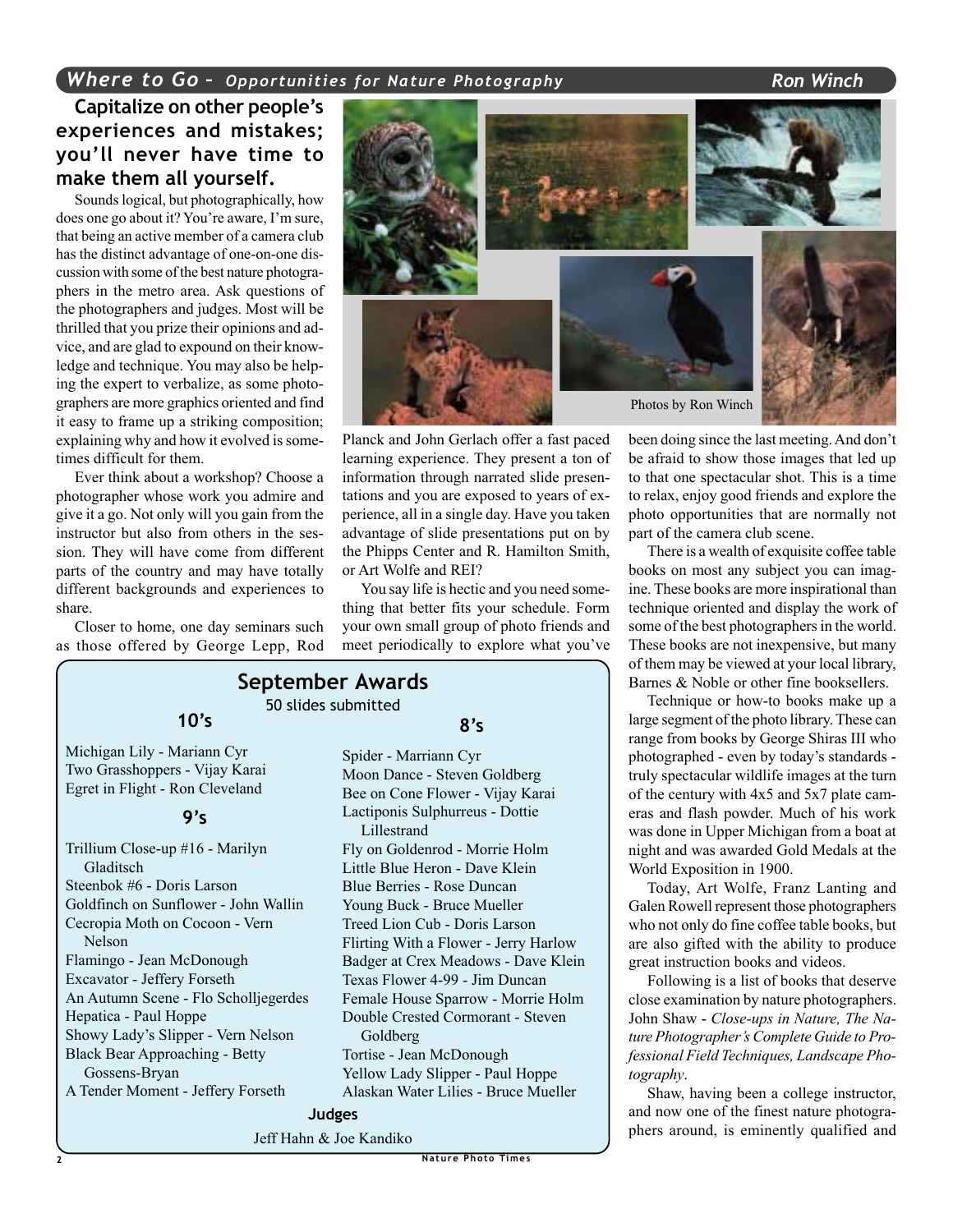does some of the best how-to books available.

Fritz Pölking - *The Art of Wildlife Photography*.

Leonard Lee Rue - *How I Photograph Wildlife and Nature*.

Allen Rokach and Anne Millman - *Focus on Flowers*

B. Moose Peterson - *Nikon Guide to Wildlife Photography, Wildlife Photography–Getting Started in the Field*

Joe McDonald - *Designing Wildlife Photography, The New Complete Guide to Wildlife Photography*

Paul Hicks - *Photographing Butterflies and Other Insects.*

Tim Fitzharris - *Wild Bird Photography.*

Weldon Lee - *A Guide to Photographing Rock Mountain Wildlife.*

Bob Gibbons and Peter Wilson - *An Illustrated Guide to Bird Photography.*

Art Wolfe - *Rhythms from the Wild.*

- Art Wolfe and Martha Hill *The Art of Photographing Nature.*
- Nevada Wier *Adventure Travel Photography.*

Galen Rowell - *Mountain Light*

Arthur Morris - *The Art of Bird Photography.*

Arthur Morris, a former teacher, may well be the bird photographer in the country today and has produced the best book on photographing birds that I have seen to date.

Lastly, there are the nature photography magazines we all know about - but - have you seen *NATURE'S BEST* photography magazine? This is a good inspirational publication and at present is only a quarterly.

Hope this list will spark more interest and help your photography to soar to new heights.

#### **Minnesota Nature Photography Club**

#### **Salon Judging Guidelines**

#### **I. Nature slide definition**

(PSA revised 1996 definition)

"Nature photography is restricted to the use of the photographic process to depict observations from all branches of natural history, except anthropology and archeology, in such a fashion that a well informed person will be able to identify the subject and certify to its honest representation. The story telling value must be weighed more than the pictorial quality. Human elements shall not be present unless to enhance the nature story and are consistent with the definition of authentic wildlife.

"Photographs of artificially produced hybrid plants or animals, mounted specimens, obviously set arrangements, derivations, or any form of photographic manipulation that **IV. Comments** alters the truth of the photographic statement are ineligible, with the exception of detailed micro or macro photographs and scientific banding on wild animals."

Any slide exposed and submitted by a MNPC member that meets this definition is eligible for judging at the monthly Minnesota Nature Photography Club Salon. Two slides per member are allowed each month.

#### **II. Judges**

The two judges who score the monthly salon will be experienced nature photographers. Each judge will give a slide a score between 1 and 5, with the combined value being the score for the photo.

#### **III. Scoring**

- A. Technique = maximum of 1 point
- B. Composition  $=$  maximum of 1 point
- C. Story telling value (Impact) = maximum 3 points
- D. Examples:
	- $1)$  5 = is a "knock your socks off" photo (emotional punch present, technique and composition flawless)
	- $2)$  4 = a technically solid photo (minimal emotional appeal or punch, technique and composition excellent)
	- $3)$  3 = snapshot quality photo (poor technique or composition, minimal story telling value)

Constructive criticism is more important than the score given by the judges. Positive comments to improve the photographer's technique are the reason for our monthly salon.

#### **V. Acceptance**

A combined score of both judges, minimum of 2 and maximum of 10, will be used to determine an "Acceptance." Any slide with a score of 8 or greater will be "Accepted" and the photographer will receive a certificate of acceptance.

Slides with a score of 8 or better are eligible for the Slide of the Year competition, which is held at the December meeting. Slides not accepted may be resubmitted once, but accepted slides (or similar slides) may not be submitted again for club competition.



#### *The Gear of Nature Photography*

#### **Parker Pro Mount**

The Pro Mount was created for the serious wildlife photographer. Fully adjustable, it can be used on virtually any vehicle but is recommended for larger, heavier vehicles such as trucks and sport utility vehicles.

It can handle weights up to 70 lbs. while providing incredible stability for your long lens.

Four vacuum pumps, each with a 70 pound lifting capacity, hold the mount to the door of your vehicle. A separate bar with clips fits into the slot of your window. Turnbuckles on the bar clip into chains on the head of the mount. Griping the chains down with the turnbuckles finishes the stabilizing process. You should be able to rock your vehicle side to side by grasping onto the mount with both hands.

The camera platform dimensions are 6" wide x 9" long. A 3/8" wide slot allows adjustment of your ball head to conform to lens sizes from 300mm f2.8 to 600mm f4. Lenses up to 800 mm can be used on the Pro Mount with confidence. The Pro Mount allows the photographer to sit upright while shooting.

For more information on the Pro Mount, call (361)-749-3939 or e-mail to info@cameramount.com. On the web go to www.cameramount.com/parkerpromount/ default.htm.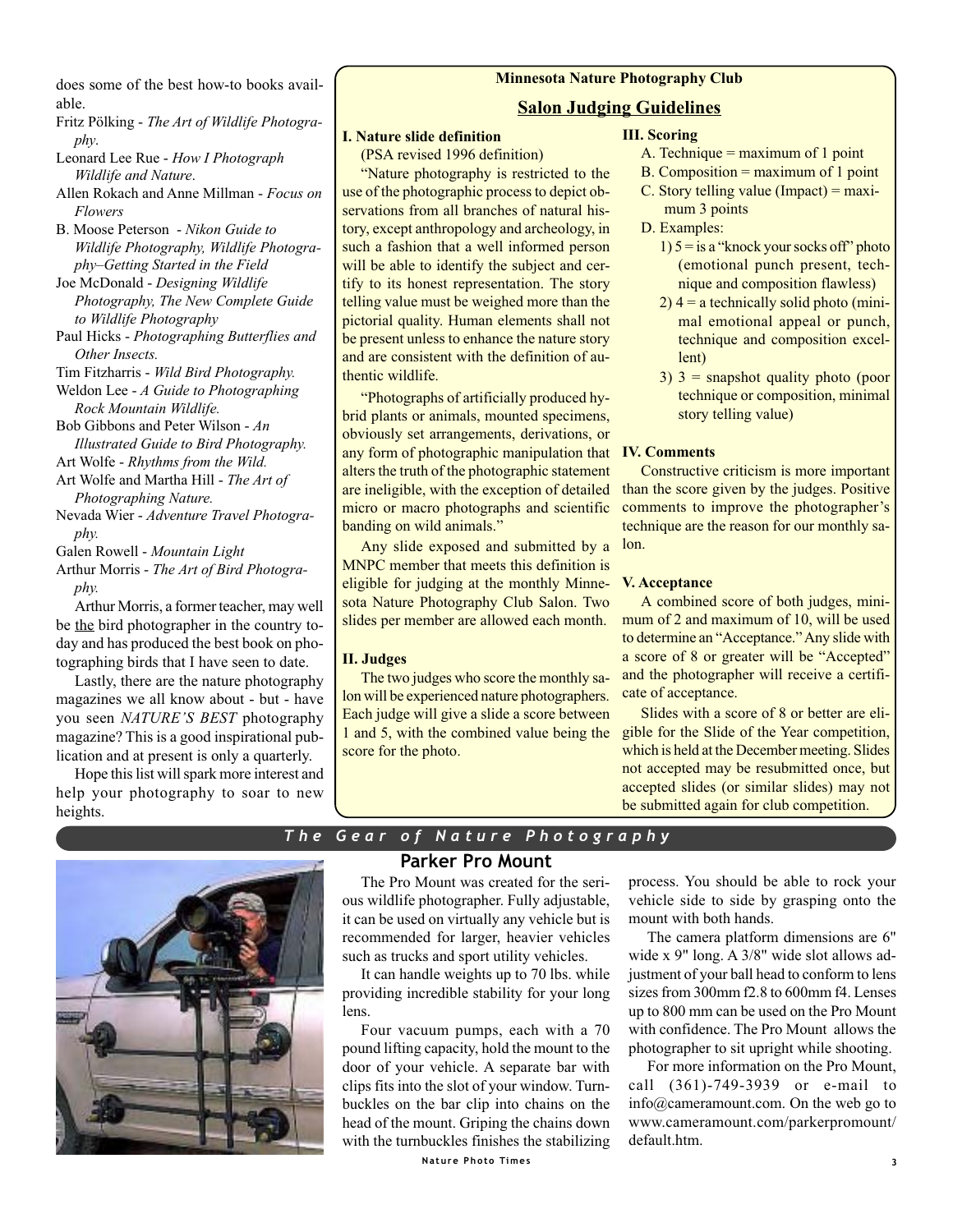is published Sept-May by the **Minnesota Nature Photography Club** Editor: Ron Cleveland, 612-425-6009, rcland@minn.net **146 W. Eagle Lake Drive Maple Grove, MN 55369**

President: Mike Prokosch 651-429-6750 mjprokosch1@mmm.com Vice Pres.: Dale Bohlke 612-445-6125 dbohlke@aol.com Secretary: Mariann Cyr 651-636-3738 mcyr@mmm.com Treasurer: Jim Duncan 651-459-3558 jduncan1@isd.net FIRST CLASS MAIL

*Meeting on the third Wednesdays, Sept-May* he Visitor Center of the Minnesota Valley National Wild-Refuge, 3815 East 80th Street, Bloomington. It's across airport and next to the Hilton Hotel.

**Dues are due now.** Please pay promptly if you have not already done so. The deadline for inclusion in the MNPC Roster is our regular meeting night, **October 20, 1999.**

**\$20 single membership, \$28 for couples.** Make checks payable to Minnesota Nature Photography Club and mail to:

> Jim Duncan 8099 Grafton Ave. S. Cottage Grove, MN 55016-2624

# **October 20 Program**



### **Photography Opportunities in Hennepin Parks**

*Photo by volunteer Tom Crum, courtesy of Hennepin Parks*

### **Nature Photography at the Phipps**

The Phipps Center for the Arts, overlooking the St. Croix River on the north end of downtown Hudson, Wisconsin, is home to a full range of visual and performing arts. The galleries of this modern facility are now showng selected works by several local photographers: Richard Hamilton Smith, Will Agar, Susan Boecher, Keith Holmes, Jeff Ross and D. R. Martin. You have until October 23 to see their work at the Phipps. Call 715-386-2305 for details.

The work of Mr. Smith is particularly interesting for the nature photographer. Smith, who thinks of himself as more artist than photographer, does a masterful job in creating images which extract the natural beauty and essence of a scene.

Smith uses color slide film, has them scanned at Pro Color who then creates an Iris print on textured watercolor paper. All creative work is done in-camera. Techniques to capture the images include the very effective use of aperture, shutter speed, filters and multiple exposure. One image has 36 exposures!

Stop in, see the show and take an autumn stroll along the river.

### **Meetings**

Autumn sun, mist and wind at Tettegouche State Park - Ron Cleveland

General schedule unless otherwise noted: 6:30 PM - Social and set-up time. 7:00 PM - Salon. Members may submit 2 slides 8:15 PM - Program following the slide salon. **October 20,** November 17, December 15, January 19, February 16, March 15, April 19, May 17

#### **John's Column Will be Back in November**

. John Pennoyer's column will return next month. He has been on the go in recent weeks; Atlantic City, Las Vegas, and even Peoria, IL during the month of September. John and Lynn also managed to squeeze in a vacation week on the North Shore

#### *NATURE'S BEST*

The quarterly publication NATURE'S BEST (mentioned in Ron Winch's column) is available from Image Hunter Publishing, P.O. Box 10070, McLean, Va 22102-9518. The cost is \$19.97 per year. E-mail inquiries may be sent to ihpub@aol.com.

#### **Have Fun - Get Famous - Help MNPC**

See your work in print. Share your nature photography experience with members and others. Contact the editor of *Nature Photo Times* for details and any needed assistance.

*Nature Photo Times* is now available in color from http://www1.Minn.Net/~rcland/MinnesotaNaturePhoto.htm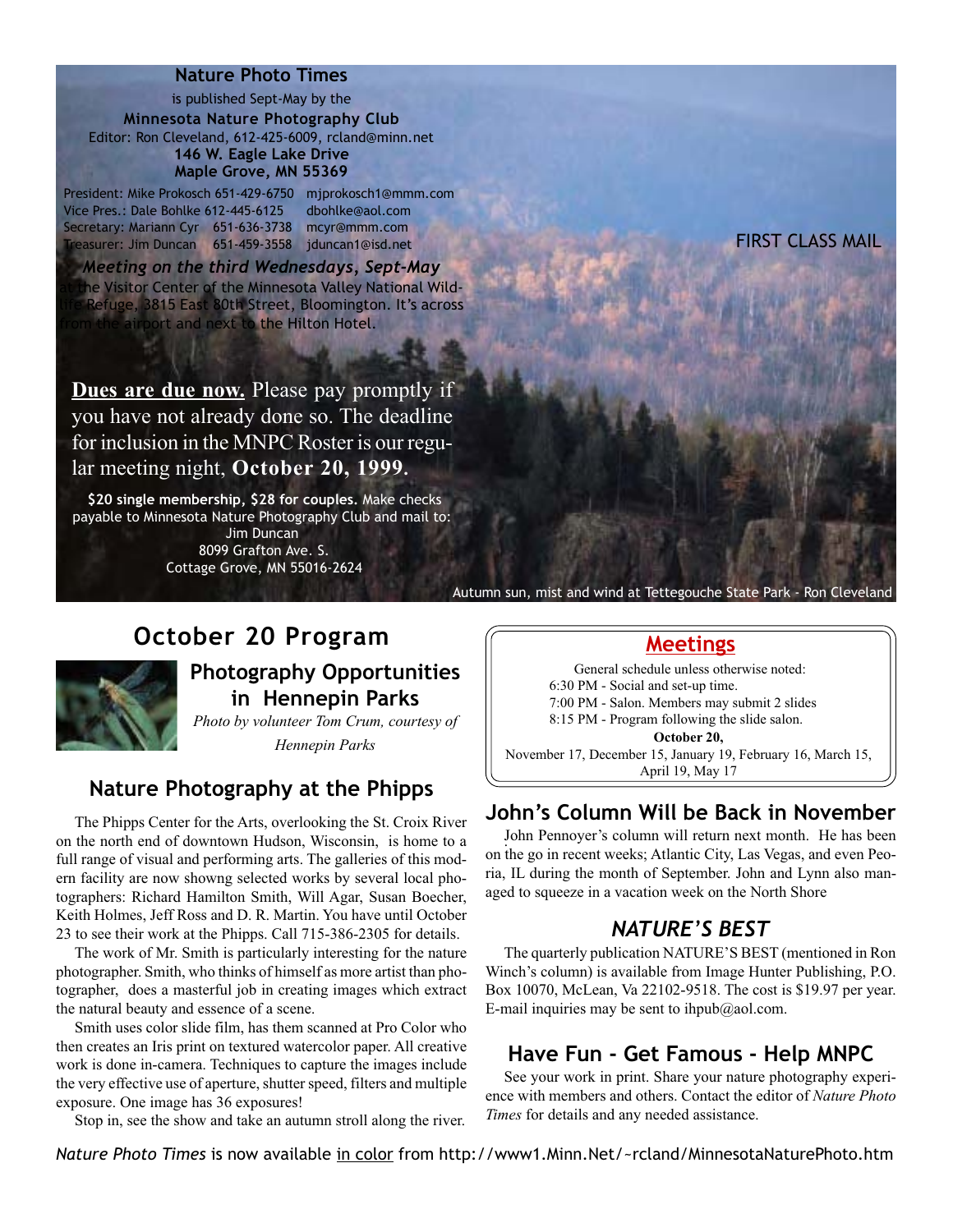

# **Spring Break 2000 and Interclub Competition**

Rick Hobbs, chairperson, Spring Break 2000 – Kathy Mclean, chairperson, Interclub Competition

This year's events are going to be different, interesting and exciting if we can get your input and support. We need volunteers. If you are willing to help, please let us know and we will send you a list of activities for which we still need volunteers. You can then select the committees you want to be on.

Spring Break 2000 will be held on Saturday April 1<sup>st</sup> at St. Thomas University. There are plans to have a couple of national speakers addressing the audience in the auditorium at different times throughout the day.

We are also planning to have 40 - 50 smaller workshops / seminars going on in 8 - 10 classrooms during the day as well. These will be conducted by local and regional presenters.

# **Linhoff Likes Nature Photographers**

Members and guests attending the November 17 meeting will receive a mail-in kit for a free enlargement by Linhoff Photo & Digital Imaging. The offer is buy one and get the second one free. You pick the size and kind. The kit includes a postage paid envelope, a sheet with details and prices and a coupon to be enclosed with your order. Get close to home processing with the convenience and economy of mail order.

 While 4x6's and 5x7's are available, the most requested enlargement is the custom 8x10. Prints from slides are made directly on KODAK paper. No interneg is involved.

This is a good opportunity to give Linhoff a try and get a print of a favorite photo for your wall or as a holiday gift.

# **Field Trip Organizers Needed**

Is there a place you would like to photograph? Want some company on your next photo excursion? Is there a particular photo technique you want to practice? Want to get better acquainted with likeminded MNPC members? If so, you are a prime candidate to lead a field trip.

You don't have to be an expert on the topic, just invite one along! Your main task is to pick the subject or location and coordinate the details. It can be as simple or complex as you want it to be. The

Tell us which workshops / seminars you would like to see and possible presenters for the subject (including contact information). We need this information as soon as possible. If you want a chance to help shape Spring Break 2000, this is your chance. It can be as big as we want it to be!

There will be more information about these events in the future.

Thanks,

Kathy & Rick You can reach us at Hobbsphoto@aol.com or (651) 994-4778.



officers are ready to advise and assist you regarding logistics, publicity and other details.

What is needed is a spark plug to get the motor running. Contact me or any other officer to volunteer. One idea a few people have mentioned is a raptor photo shoot. When? Where? Do we have a volunteer? -Ed.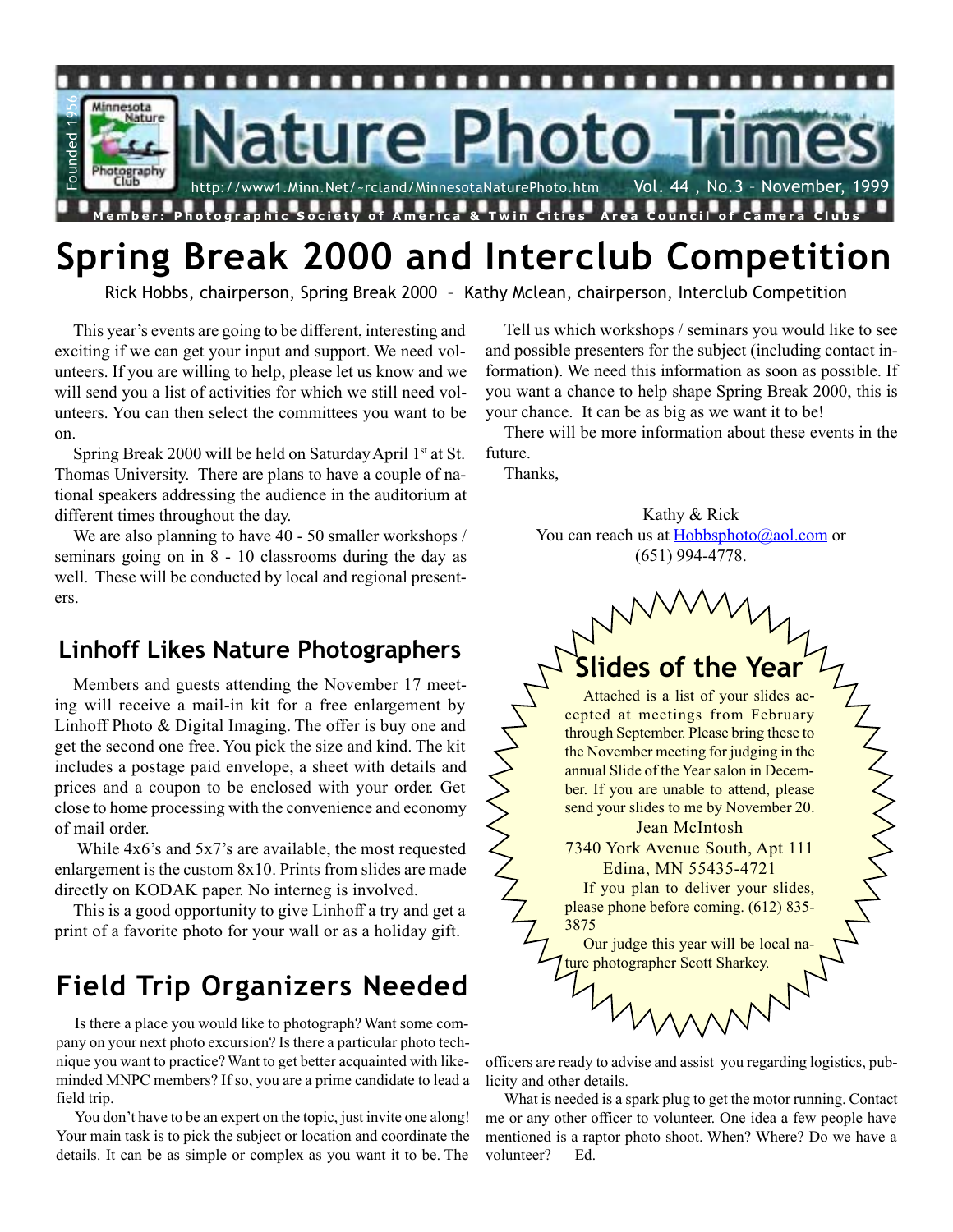#### **Nature Drama in a Pond**

The strike was lightening fast, hardly a blur before the wide-open jaws slammed into the large unsuspecting Green Frog.

It was a cool morning and the fog hung heavy over the button-sized pond. Lethargic from a cool night, the Green Frog slowly made its way to the pimple of land as he had done many times in the past. This tiny island, only an inch above the water and with newly emerging vegetation, caught the first rays of the August sunrise. Green Frog knew it to be the perfect place to loose the early morning chill, and in the past, emerging insects had provided enough breakfast to make his belly bulge.

And so the morning was good – Wham! He had seen only a faint blur before the rasp-like teeth of a 26-inch Red-sided Garter Snake pierced his skin in a dozen or more places. Like a steel trap the snake's jaws sprung to grip its meal ever tighter.

Green Frog rolled and thrashed the water with a great effort trying to loosen the death-grip. For a moment it looked as if he had a chance. But it was only a



moment – as the snake repositioned its grip and took the frog below the surface.

After much thrashing and struggling, the heavy-bodied snake took the frog's head in its mouth. This was truly the beginning of the end. Kick and struggle as he would, Green Frog could not break the death-grip. Slowly the snake's jaws walked the frantic frog farther and farther into its mouth. With only the legs extending beyond the snake's snout, it was evident the struggle was over.

### **October Awards**

Fifty-one Slides Submitted

#### **10's**

Male House Finch on Broken Branch - Vern Nelson A Look Up at a Heron - Alice Ruminsky **9's** Black Bear in Water - Vijay Karai Stemless Lady Slippers - Duane Wraalstad Pelican at Sunrise - David Klein Blister Beetle in Flight - Jeff Hahn Dragon flies mating - Vijay Karai African Ground Squirrels - Doris Larson Painted Lady on Sunflower - Vern Nelson Lesser Yellowlegs - Jeffrey Forseth **8's** Estes Park - Lynn Hass Coneflower - Paul Hoppe Dragonfly on Reed - Jeffrey Forseth

Buffalo Family in Early Snow - Thelma Beers Topi #7 - Doris Larson Juvenile Yellow Crowned Night Heron - Betty Goosens-Bryan Flower Beetle on Daisy - Jeff Hahn Osprey - Duane Wraalstad Mountain Goat, Custer State Park - David Klein Tettegouche Lower Falls - Dawn Holmberg Indian Pipe - Paul Hoppe Mandarin Magic - John Jenkins Fall Mushrooms - Marilyn Gladitsch California Flowers - Jim Duncan

**Judges** Mariann Cyr & Ron Cleveland



So full-bodied was the Red-sided Garter snake that the frog did not make the slightest bulge as it disappeared beyond the jaws, and slid into its gullet.

Having taken an early morning meal, the snake made its way to solid ground and enjoyed the warmth of the sun.

And all was quiet again.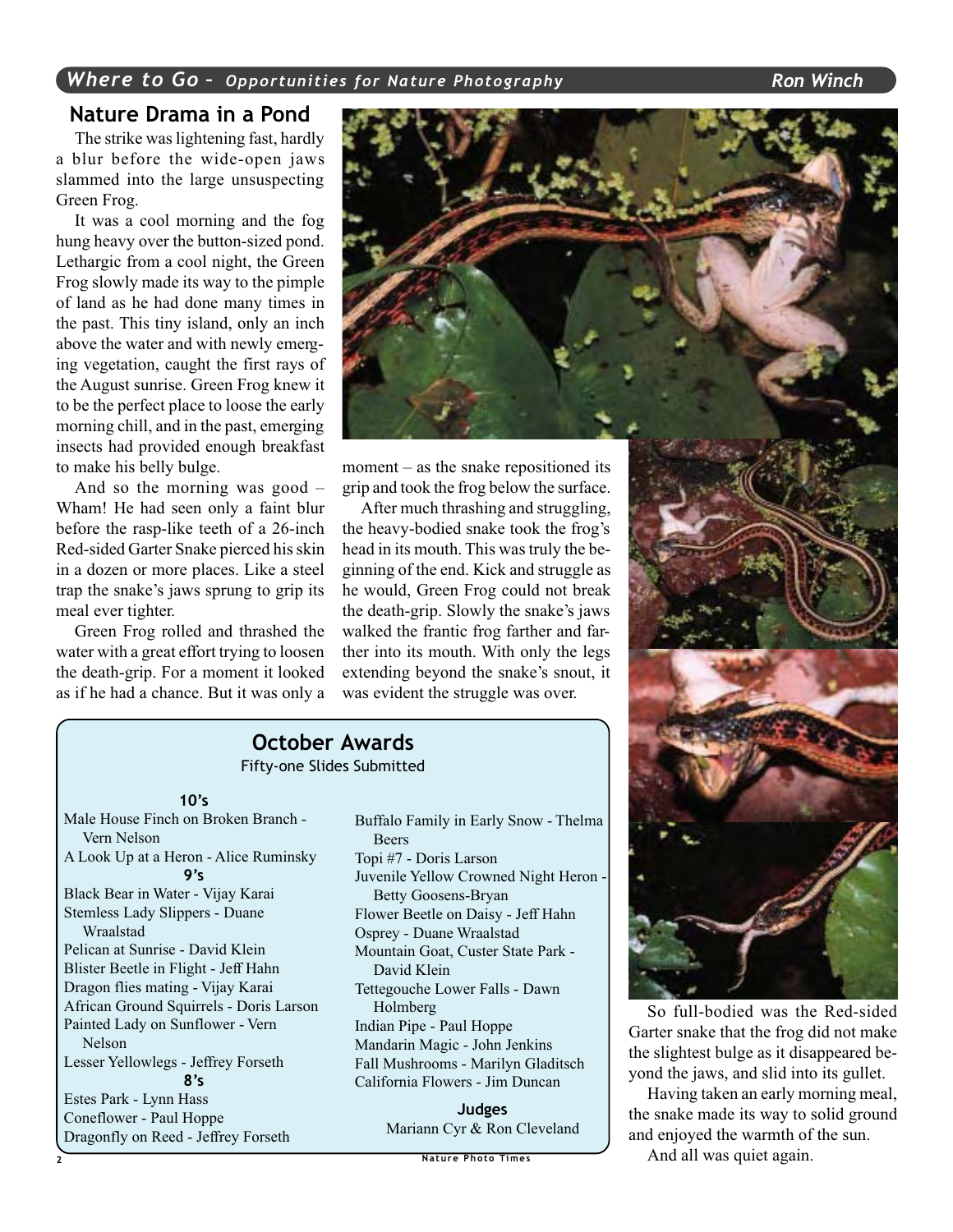#### *Field Notes – The Experience of Nature Photography John Pennoyer*

#### **Afterglow**

The last 3 months have really been hectic for me. With all of the traveling that I have to do, plus learning a new position within my company, I was not able to get an article to Ron for the October newsletter. But, I promised him he would have one for the November issue. While I was driving home from Madison, WI early one Friday evening, what was going through my

mind was what article to write! I was busily munching on my McDonalds burger and trying to visualize a topic.

The sun was just beginning to set and my mind was saying, "Well it doesn't look like it is going to be a very pretty sunset tonight". Now about 20 minutes later my burger is gone and I am finishing up my second bag of fries and I notice the western horizon is beginning to turn a faint pink.

Over the next 5-6 minutes, it went from a pink to a brilliant red, which lasted about 1 minute and than it was all over. The mystery of my newsletter article was now solved. What I had witnessed again is what I refer to as "AFTERGLOW".

I don't know the scientific reason why this phenomenon occurs. However, I am sure that it has to do with cloud formation, atmospheric conditions, etc. What I do know is that many, many photographers will miss it. Many photographers pack their bags and head for home when the sun disappears.

 This afterglow can occur anywhere from 5 minutes to as much as 30 minutes after the sun disappears. Of course, it does not always happen. I have waited for 45 minutes and have gone home in the dark! Also, the opposite will happen. I give up on it and head for home but I as look through my rear view mirror the sky is a brilliant orange. If you are at a specific location to photograph a sunset, "BE PA-TIENT." The best color can occur after the sun is fully set. Those extra few minutes that you wait will usually be worth it.





However, don't be fooled. Sometimes the sky will actually get darker before the horizon changes to a brilliant color. Both of the photos that accompany this article were taken during the "afterglow".

The Great Gray Owl silhouette was taken a couple of winters ago near Afton, MN. Because of the hunting conditions in their home territory, many of them migrated to Minnesota where hunting was better and there was free food. Many photographers, myself included, shot many rolls of film on these owls. On this particular late afternoon, there were no less than six of us photographers shooting this particular owl that liked to perch in this same tree. As the sun was getting lower in the horizon the light was absolutely fan-

> tastic and the motor drives were really humming away. However, as soon as the sun set, everybody, and I mean everybody except me, was packing their bags and leaving. It was really very interesting to listen to them as they were walking away. They were discussing how magnificent the light was. If they only knew what they were about to miss.

> I waited 5 minutes, 10 minutes, and then a faint pink began

to show. Luckily the bird is still there and at about 15 minutes the sky begins to show its beauty. I began firing away and after about 6 or 7 exposures the bird flew away. This certainly was not the best afterglow that I have witnessed, but it was worth the effort. I now have some owl photos in my stock file, that at least those 5 other photographers do not have.

Good Shooting

John Pennoyer

P.S. Be sure to look on our Web site to see the real color of all the photos in our newsletter. Sometimes black and white just doesn't do it.

#### *The Gear of Nature Photography*

#### **MK2 Tripods from Gitzo**

You have seen the magazine ads and the signs in retail stores: "Up to \$190 rebate on Gitzo tripods". It appears the object is to clear out old inventory to make room for the new models. Buy now and save or wait and buy a better Gitzo. The old 3 and 4 digit model numbers remain but the new models, Classic (aluminum) and Mountaineer (carbon fiber) have an added designation: MK2.

According to Gitzo, the MK2 Mountaineers feature a "Unique grooved carbon fiber rapid center column which prevents rotation and increases stability. Mountaineer tripods are now constructed using a "screw thread and glue" dual jointing technology. This provides greater strength and security on location." There have been isolated reports of problems with the glue-only connections in some Mountaineers. A tube of Super-Glue was a suggested accessory.

Gitzo says their "carbon tubes are based on pull winding of long carbon fibers which are precisely wrapped and combined under high pressure and temperature with epoxy to a 1.5mm wall thickness. This process offers results in tubes that absorb vibration better and have superior tension and compression strength to the layered process used by others."

**Nature Photo Times 3** Gitzos in this country.Bogen, as the sole U.S. distributor, has control over when we might see the new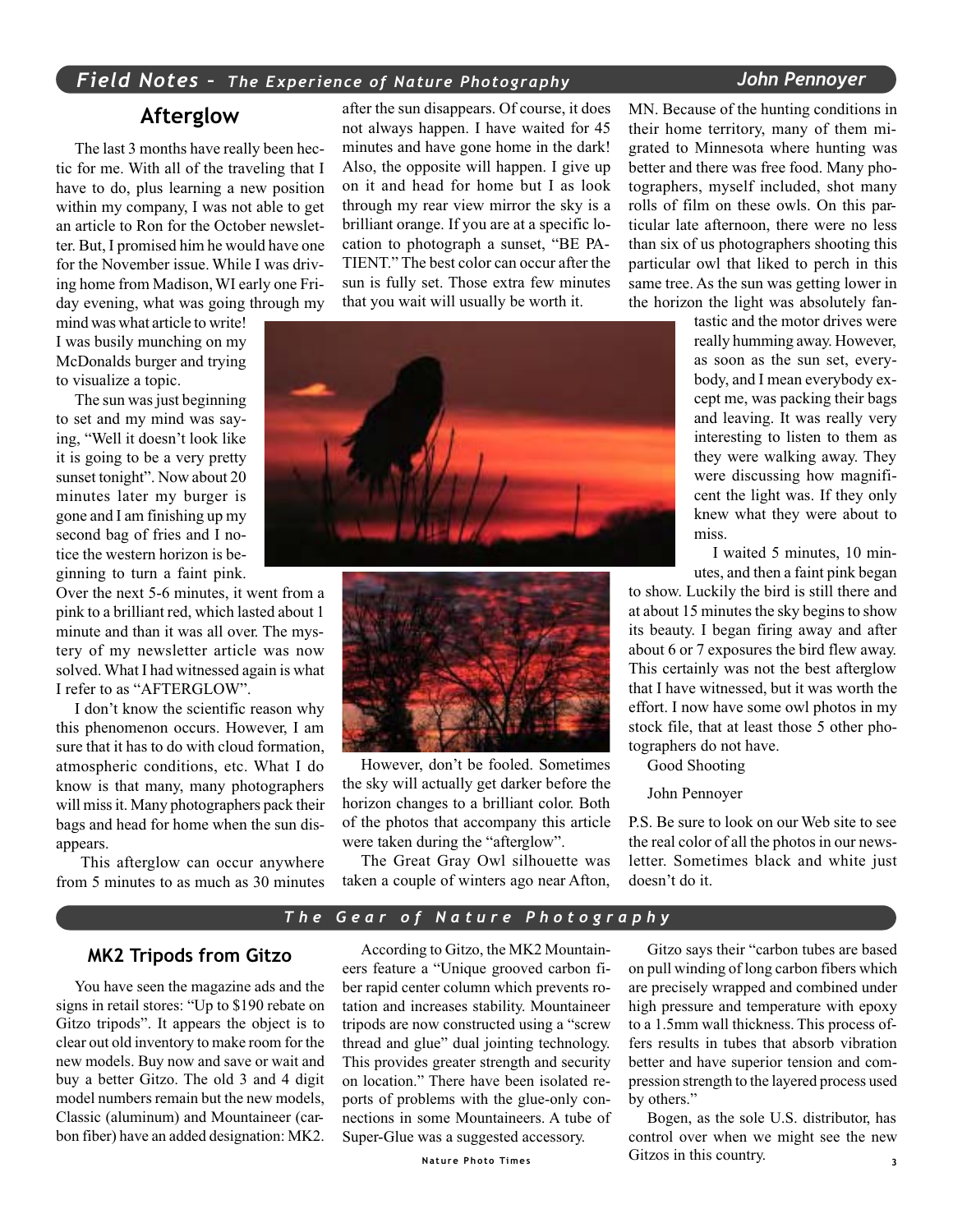is published Sept-May by the **Minnesota Nature Photography Club** Editor: Ron Cleveland, 612-425-6009, rcland@minn.net **146 W. Eagle Lake Drive Maple Grove, MN 55369**

President: Mike Prokosch 651-429-6750 mjprokosch1@mmm.com Vice Pres.: Dale Bohlke 612-445-6125 dbohlke@aol.com Secretary: Mariann Cyr 651-636-3738 mcyr@mmm.com Treasurer: Jim Duncan 651-459-3558 jduncan1@isd.net FIRST CLASS MAIL

*Meeting on the third Wednesdays, Sept-May* at the Visitor Center of the Minnesota Valley National Wildlife Refuge, 3815 East 80th Street, Bloomington. It's across from the airport and next to the Hilton Hotel.

Pond near Eastman Nature Center, Elm Creek Park Reserve – Ron Cleveland

# November 17 Program **Birds of Ecuador**



Presented by Carrol Henderson

Award winning author, photographer, conservationist and, for the past 22 years, supervisor of the Minnesota DNR Nongame Wildlife Program

#### **Meetings**

General schedule unless otherwise noted: 6:30 PM - Social and set-up time. 7:00 PM - Salon. Members may submit 2 slides 8:15 PM - Program following the slide salon. **November 17**

December 15, January 19, February 16, March 15, April 19, May 17

#### **Cover Photos Sought for** *Nature Photo Times*

It's fun to see your photos on the "cover" but the NPT photo editor is running out of material. You can help ease the shortage of cover art by submitting your own candidates. Simply give your slide to the editor at a club meeting. It will be digitized for publication and returned to you. The decision of which slide to choose, how to crop it or where to place the type, etc. rests solely with the NPT editorial board. Lighter rather than darker toned photos are preferred as are in-season subjects.

Successful photo contributors may receive special consideration such as a free copy of *Nature Photo Times* without a mailing label, stamp or postal mark to impinge on the aesthetic values of your image.

#### **Canon Photo Safari**

Saturday mornings October 30 – November 27 8:30 A.M. on ESPN, Cable TV

*Nature Photo Times* is now available in color from http://www1.Minn.Net/~rcland/MinnesotaNaturePhoto.htm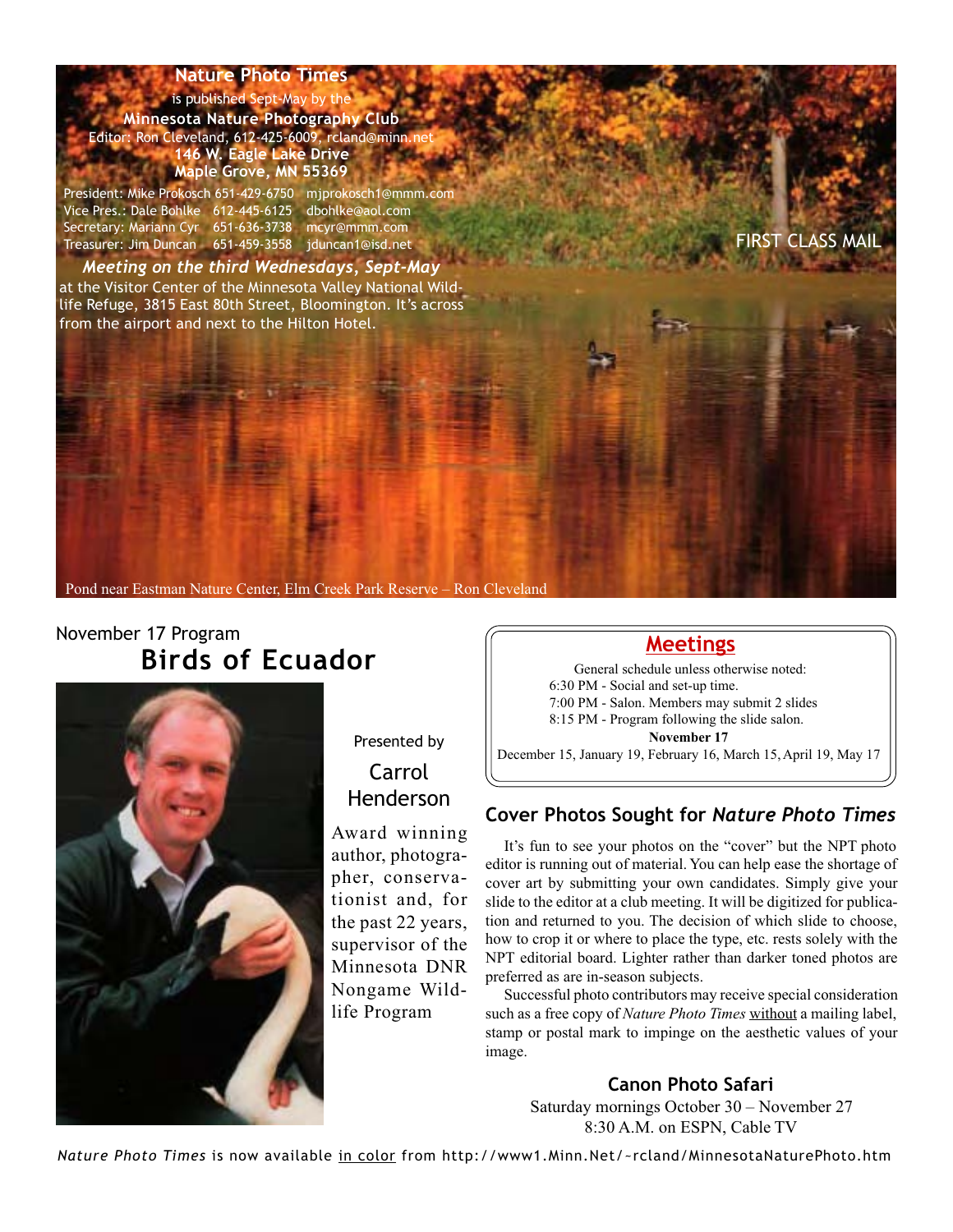

# **Challenge and Wonder in the Utah Desert**

#### **Words and photos by Dale Bohlke**

**Southeast Utah, the Four Corners area, home of the Navajo Nation, the high desert in peak color**. I spent the last week of October in this magnificent area as a volunteer photographer on a rock art archeological project sponsored by the Earthwatch Institute. A photographer from the Utah Museum of Natural History supervised two volunteer photographers.

Most of the time was spent documenting rock art (petroglyphs and pictographs) from the pre-pottery Basketmaker culture, which is 2000 to 3000 years old. Their meanings are subject to interpretation, perhaps the images of prehistoric "photographers".

Working as a photographer was a new experience. Shooting was organized, detailed, and carefully documented. The first shot was an overview. This was followed by details being shot starting at the bottom left and ending at the top right. Notes were taken for each shot. I shot color slides and color prints while my partner was shooting black and white using a provided Nikkormat. It was tough keeping everything straight and not missing any features on the rock art panels. We shot a total of about 35 rolls of film in 6 days.

I used my own gear and Kodachrome 64 film was provided. Kodachrome was used for its better archival qualities than E-6 film. During the "company" work we could also



shoot personal subjects, on the provided film, which were labeled in the film log. We had virtually unlimited opportunity for this as long as the assigned work was accomplished. This was a

mixed blessing since the film will be developed when the Bureau of Land Management budget has money for this purpose.

Using your camera and lens in the desert requires certain precautions otherwise it can be potentially costly. The sand is every-

#### **Enter the Minnesota Botany International Slide Exhibition**

All plant photographers in the Twin Cities are encouraged to enter the Minnesota Botany International Exhibition of Photography, a slide competition sponsored by the Minnesota Nature Photography Club. The deadline for entries is January 26, 2000. Look through your files and find those naturally growing flowering or non–flowering plants, including mushrooms, lichens, mosses, ferns, etc., and habitats, for your entry. There is an entry fee of \$5 to cover mailing costs of the competition and the exhibition catalog which is sent to each entrant.

Entry forms – and answers to your questions – are available from Jim and Rose Duncan, by calling 651-459-3558, or through e-mail at jduncan1@isd.net

where. I could have brought out the Ziploc bag to cover the camera more than I did. My on/off knob was so gritty one day I was afraid it would break if I turned it. Canned air came to the rescue at night and no serious problems were encountered, although I still I have a couple of sticky buttons. The lens cap also stayed on until I was ready to shoot. I am not a fan of UV filters but under these conditions one should always protect the lens from the abrasive effects of the sand.

I did manage to do some nature photography a couple days before the project. The San Juan River, rock formations, and scenery were incredible. If you have an interest in this area or project I would be happy to

> give details. E-mail at dbohlke@aol.com or (612) 445-6125.

> Photos are Monument Valley from Muley Point, the San Juan River in the evening and Virginia creepers in an alcove inhabited by the Anasazi up to 700 years ago. Corn cobs and ruins are still present despite being visited by tourists since 1892.

### **Meet Scott Sharkey, 1999 Slide of the Year Judge**

"I am looking forward to seeing the great slides and am honored to be a judge. With respect to a bio: as you know, professionally I am a physician. Some of my slides have appeared in the Audubon Calendars and National Wildlife magazine. I have had several in the Minnesota Conservation Volunteer (DNR). I work very closely with the Minnesota Valley National Wildlife Refuge. The refuge slide program uses a large number of my slides.

I am also a member of the board of directors of the Friends of the Minnesota Valley".

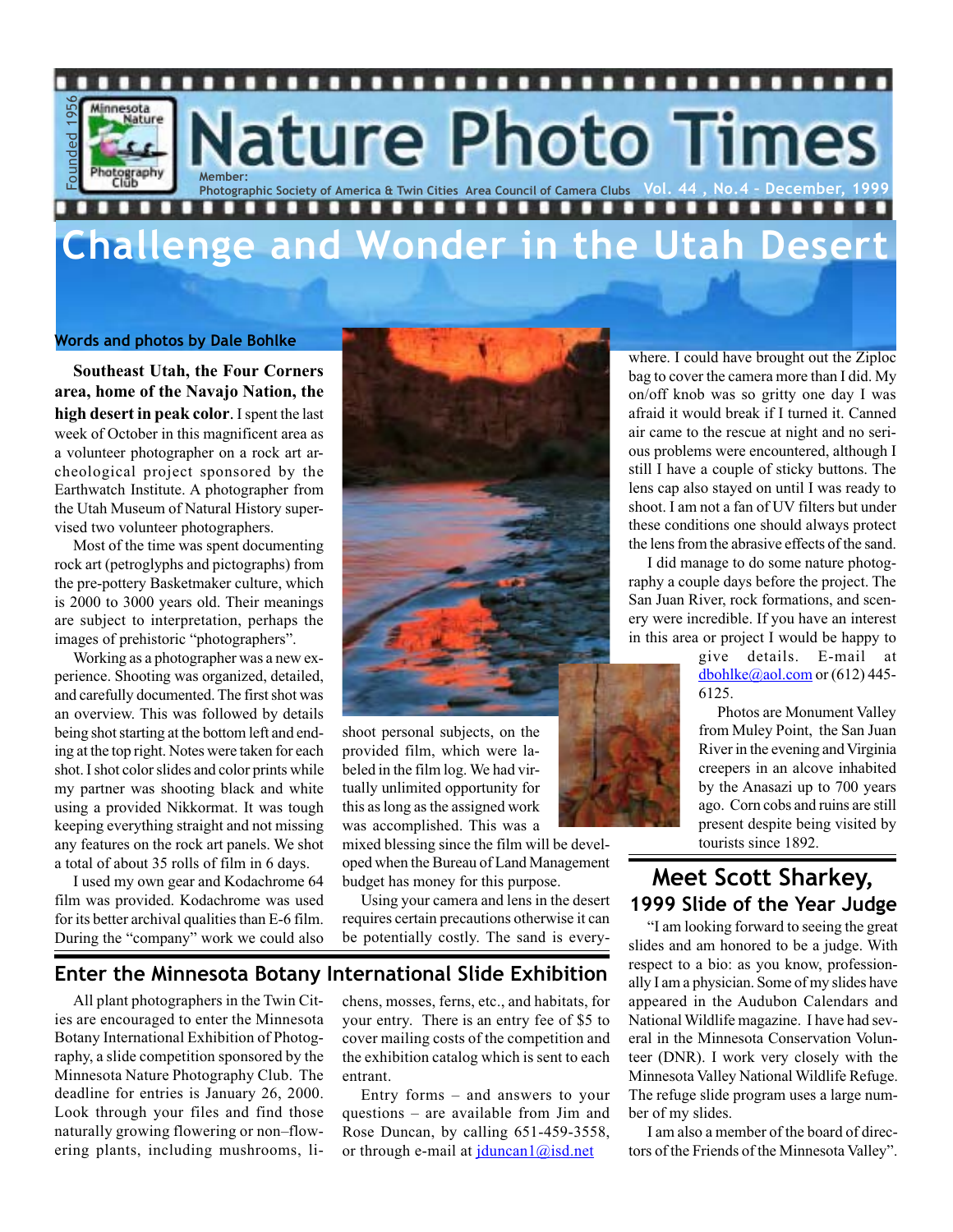#### **22 December, 1999**

The seconds are ticking away toward that unheralded event that will occur at 1:44 AM – Winter Solstice! Simply put, the sun will be at 90 degrees to the earth's surface at the Tropic of Capricorn, 23.5 degrees south of the equator.

Folks in the Southern Hemisphere will experience the longest day of the year, while we experience the longest night of the year. It's the beginning of winter – according to the calendar. Snow showers will make the earth clean and pristine again, and falling temperatures will pose the age–old question for the two–legged, the four– legged and the winged creatures alike. Do we hibernate, migrate or tolerate?

As for the two–legged, a few will hibernate in cozy weatherized homes or apartments. Some will definitely migrate to the sunny climes of Texas, Arizona and Florida. And those who choose to tolerate will have a sparkling winter wonderland to photograph and enjoy. Towering cottonwood and lazer red winterberries begged to be photographed in the warm light of sunrise. Chickadees and Nuthatches, Bluejays and Cardinals will visit your feeders and promise spectacular results on color film, and you might even photograph from the comfort of home while listening to Christmas music.

Capturing the world when it's wearing a mantle of fresh snow is a rewarding experience for any nature photographer. It could be Yellowstone, the Minnesota Zoo or your own backyard. You'll always find subjects like frost patterns on windows and evergreen branches heavily laden with new fallen snow. Streams and waterfalls are a favorite and offer a plethora of photo ops. The metro area is fortunate to have a good variety of picturesque streams and waterfalls within easy reach of most folks. You might like to explore Minnehaha creek and falls, or maybe the Vermillion River and falls at the south edge of Hastings. Then there is Browns creek near Stillwater – one of the few remaining trout streams in the metro area. A bit farther north discover the Mill Stream in Marine on St. Croix, and across the river you will find dancing cascades and a twenty foot waterfall in Osceola, Wisconsin.

A red fox mousing in new fallen snow; a Pine Marten out–manouvering a red squirrel in a Balsam Fir; a lynx cautiously stalking a snowshoe hare or the yellow eyes of a wolf peering at you from behind a White Pine. These and many more possibilities I explored with you some 15 months ago. As your photographic abilities have expanded over the past year, maybe it is time to explore some of these options again.

The greatest winter photo ops in the world are worthless if you can't stay warm and comfortable. The adrenaline flow created from a



momentary high of an exciting shoot does wonders in keeping you warm, but only for a short time. Far better to depend on several layers of polypro fleece and a good windbreaker, or a Gore–Tex outer shell (top and bottom) to battle the wind and keep the moisture from wetting you out when you are sitting, kneeling or lying in the snow. If your body thermostat must work overtime to keep you warm, you might want to consider a quality down jacket.

Warm and windproof headgear is essential! It is estimated that more than 70% of our winter heat loss is from our head and neck. Hands and feet, being so far from our furnace, are always a problem to keep warm. Some of the warmest pac boots are comfort rated to 100 degrees below zero. Look for brand names like LaCrosse and Sorrel. Fingers are probably the biggest problem since we are continually making adjustments and operating the shutter button. Lightweight, windproof Thinsulate gloves with a chemical handwarmer in the palm is quite warm. Others prefer hunter style wool mittens where the fingers can be exposed and used in combination with chemical handwarmers.

NEVER attempt to blow a spot of dust or snowflake off your lens or viewfinder. Instant ice!

Carry an extra set of batteries – preferably in a spare battery holder – in an inner pocket – to pop in when your firing rate slows down. Don't discard the used ones as they regain energy as they warm up. If your camera is designed to use lithium batteries, you'll find them longer lasting in frigid temps.

At the end of the day DO NOT take the cold camera gear into a warm house. Instant freeze– up; not only on the outside surfaces, but throughout the electronics also. Not good news. Rather, try sealing your gear in a plastic bag – all air squeezed out – before taking inside. Moisture condenses and freezes on the plastic, not your camera.

Being a good Minnesotan, most of you probably have good winter gear and know how to take proper care of yourself and your photo gear. For those of you who don't, I hope this serves as a basic guide to greater enjoyment of cold weather photography.

Till next time – Merry Christmas and Happy New Year and may you find in your Christmas stocking a 600mm f1.4 lens that weighs only two pounds – or – a photo trip to some exotic land.

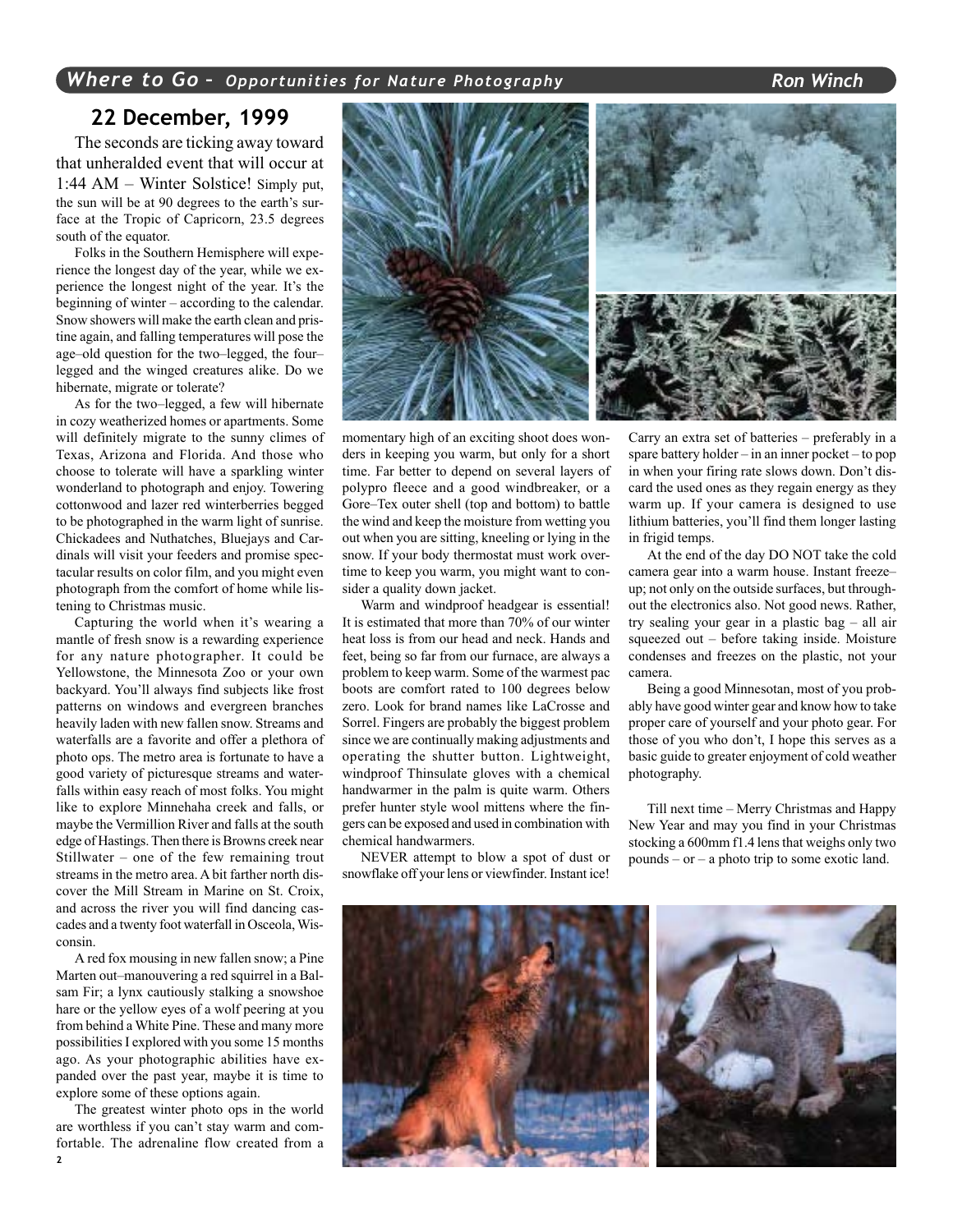#### *Field Notes – The Experience of Nature Photography John Pennoyer*



As I am sitting here writing this article there is not a bit of snow outside. All I see is green grass and brown fields. But all of us know that when you live in Minnesota this whole scene can change in a flash. We can wake up tomorrow morning and have 6 or 8 inches of snow on the ground [or more]. This will certainly make the skiers and snowmobilers happy.

Unfortunately many photographers will put their equipment away when the snow flies and the temperatures drop. But this is truly an exciting time to be out in the field with our equipment. The landscape seems to change dramatically with snow cover. The winter sun being so low in the horizon allows good photography for most of the day. Wind seeping across a field can literally give you patterns in the snow. Also the areas we like to go to usually are not quite so busy as they are at other times of the year, and if you are like me, I can think and concentrate better with the solitude.

However, if photographers have trouble with their metering it is when they try to shoot a winter scene. If we are not careful with our metering our virgin white snow will turn out to be a dull light gray.

Most of the things that we photograph are neutral tone. This is generally referred to as 18% gray. Reds, greens, blues, etc will fall very close to a neutral tone so the majority of times we can meter and shoot.

Regardless of how much you paid for your camera or what type of metering system that your camera has, whether it be center-weighted, averaging, spot, or matrix/evaluative, it is programmed to expose at a neutral tone [18%]. But like I say, for 80% of our photography this is sufficient.

If I shoot something that is highly reflective such as snow or something that is not as reflective such as a black bear, I (the photographer) must manually compensate my camera for proper exposure.

| White< <sub>--------</sub> | $-18%$ | —> Black                           |
|----------------------------|--------|------------------------------------|
| Open 2 1/2 stops           |        | neutral $\angle$ Close 2 1/2 stops |
| $F3.5<$ $-F8$ $-$          |        | $\longrightarrow$ F20              |

Slide film has about a 5-stop tolerance from total overexposure [white] to total underexposure [black]. Lets go back to this beautiful winter scene that we just happened to come across. As we look through our view finder and observe our exposure meter, it says F8 [for the sake of simplicity I will only discuss f-stop not shutter speed. We all know you can change shutter speed as well]. So I shoot a whole roll of film at F8, using different compositions etc. But when my slides come back my beautiful white snow is now a dirty gray. By using my little chart from above you can see that the photographer should have opened up.

Now this is the real trick—open up by "HOW MUCH"? What makes a difference is what else is in the scene. You can easily overexpose something that is also important in the scene. It also makes a difference if the sun is out or if it's a cloudy day. As usual the photographer must decide what is the most important element in the scene and expose accordingly. Generally, anything that is highly reflective, such as snow or a Snowy Owl, I would recommend opening up 1⁄2 to 1 1⁄2 stop for proper exposure. This will certainly take some practice on your part.

So when the snow does fly, take your camera, head for the nearest State Park, and shoot some exposures. One of the best ways to learn is to keep a record of each exposure. In the summer, you can do the same thing. But use golf balls and pay attention to the details of the dimples.

By the way, what about that black bear? What would the photographer do if they he or she has a full frame shot of a Minnesota Black Bear????

Good Shooting!

#### **November Awards**

70 slides submitted

#### **10's**

Barred Owl - Dave Klein Zebras in Unison - Doris Larson Waiting for Mom - Mike Prokosch Bighorn Sheep Ram - Mariann Cyr Flower Fly - Jeff Hahn Leopard - Toni Meglitsch Hepatica Bouquet - Marilyn Gladitsch Cumulonimbus - Joe Kandiko **9's**

Cheetah, Cub and Prey - Doris Larson Resting Pelican - Alice Ruminsky Black Bear in Tree - Vijay Karai Toco Toucan - Toni Meglitsch

Elk in Morning Mist - John Jenkins Pearly Crescent Spot on Leaf - Vern Nelson Turk's Cap Lily #21 - Marilyn Gladitsch Green Heron and Cattails - Dale Bohlke Columbian Ground Squirrel - Mariann Cyr Male Cardinal - Morrie Holm Male Northern Cardinal with Seed - Vern Nelson Morning Fog on Jab's Dike - Dale Bohlke **8's** Hanging on - Terry Neavin Cactus Circle - Vijay Karai Leaf Mining Beetle - Jeff Hahn Question Mark on Swamp Milkweed - John Wallin

White-Tailed Deer #1 - Betty Gossens-Bryan

Dueling Elk - John Jenkins Double Head Coneflower - Jerry Harlow Gone to Seed Jack in the Pulpit - Duane Wraalstad Small Round-Leafed Orchis #4 - Dave Ellenbecker Monkey Love - Jean McDonough Bleeding Heart - Dottie Lillestrand Spiderwort - Gerald Moran

One Milkweed Seed - Dottie Lillestrand Autumn High - Mary Kay Bertas

Feasting on Salmon - Mike Prokosch MN Zoo Cougar - Ron Cleveland

#### **Judges** Jim Duncan Carrol Henderson

**Nature Photo Times 3**